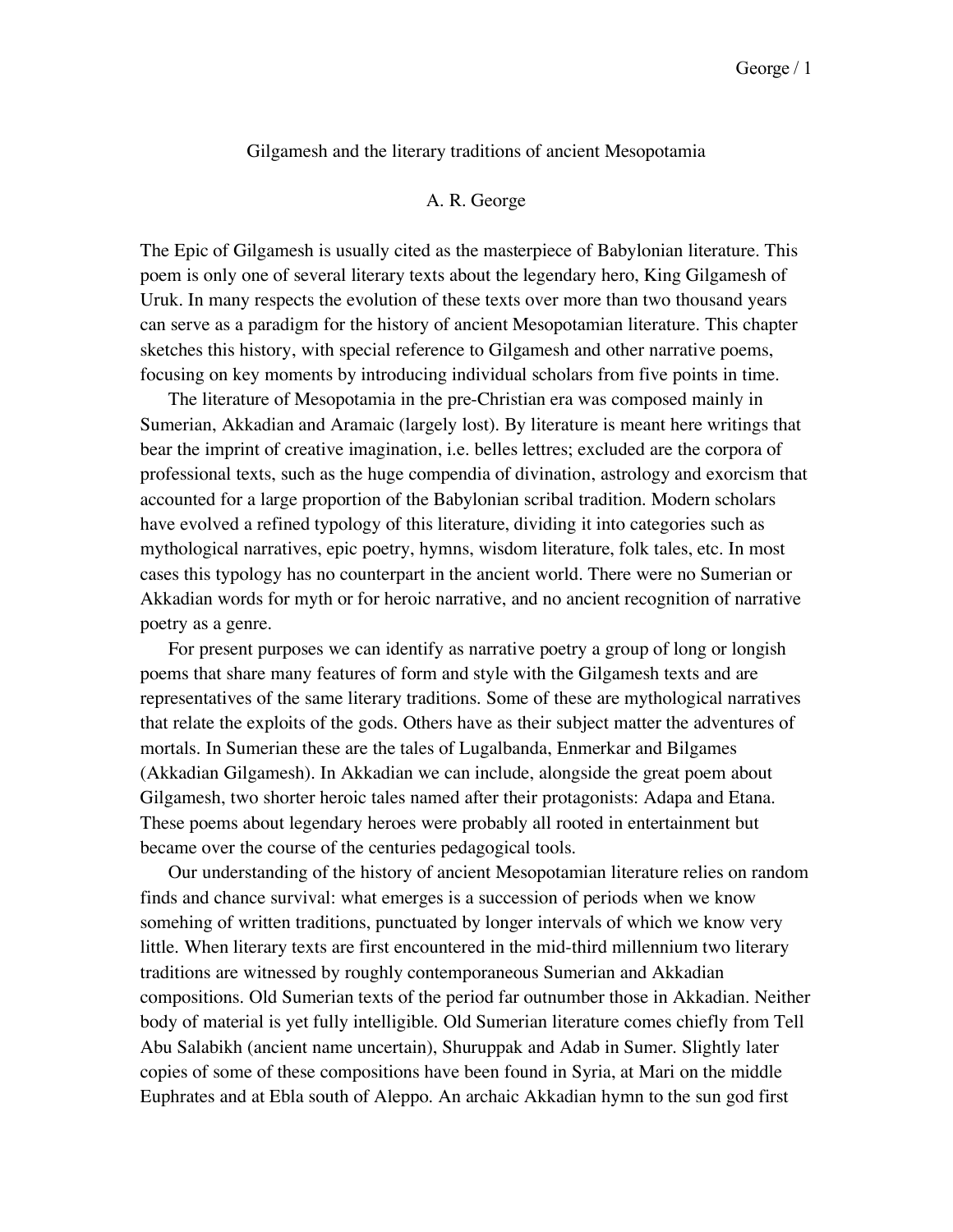encountered at Abu Salabikh was also known at Ebla. The surviving texts bear witness to an early spread of ancient Mesopotamian literature, in both its traditions, well beyond the southern alluvial plain where cuneiform writing was developed late in the fourth millennium. While no text relating stories of Gilgamesh has been identified in this early material, we do have an Old Sumerian composition that clearly features King Lugalbanda of Uruk and the goddess Ninsun. These two occur in the later epic traditions as Gilgamesh's parents. Already at this early time the legendary dynasty of Uruk which according to the Sumerian King List included three great Mesopotamian heroes, Enmerkar, Lugalbanda and Gilgamesh, was the inspiration for mytho-poetic narrative.

Little literature, whether Sumerian or Akkadian, survives from the latter part of the third millennium, though there have been isolated discoveries of important texts. The very last century of this millennium, however, certainly witnessed a great activity in the redaction and recording of Sumerian literature, especially under the direction of King Shulgi of Ur, who set up academies of Sumerian learning at Nippur and Ur, respectively the religious and political centres of his empire. A few scraps of this Neo-Sumerian literature are extant, including some pieces of narrative poems about Lugalbanda and Gilgamesh.

Some of the courtly Sumerian literature that was written under Shulgi and his successors was adopted into the curriculum of Old Babylonian scribal schools. Large numbers of eighteenth-century tablets, discovered in scholars' houses at Nippur and Ur, provide us with a set of more-or-less standardized texts, which we may treat as a canon of classical Sumerian literature. This corpus is currently under reconstruction from tablets and fragments scattered around the world. Because the corpus was quite limited, and many texts are extant in dozens of exemplars, there is a real prospect of a complete reconstruction of this literature; however, much Sumerian literature no doubt was excluded from the school curricula, and is gone forever. A small proportion of the extant corpus is representative of the Sumerian tradition of narrative poems about legendary kings: a pair of compositions about Lugalbanda, two about Enmerkar, and five about Gilgamesh.

By the eighteenth century Sumerian had died out as a living language in Babylonia. The vernacular tongue in cities was an Old Babylonian dialect of Akkadian. The language of literary expression remained Sumerian in the scribal schools, but few new Sumerian texts were added to the traditional corpus. At court Akkadian had overtaken Sumerian as the preferred medium, not only in administration but also in the formal literature of courtly piety, such as royal hymns and lyrics of divine marriage. It seems very likely that court entertainment had also made the transition from Sumerian to Old Babylonian. During the Old Babylonian period we find written traces of a vibrant Old Babylonian literature, including the oldest fragments of the Babylonian Gilgamesh epicand pieces of other well-known narrative poems in the Akkadian language (Anzû, Etana, Atrahasis, the Naram-Sîn legend). Some of these fragments come from the scribal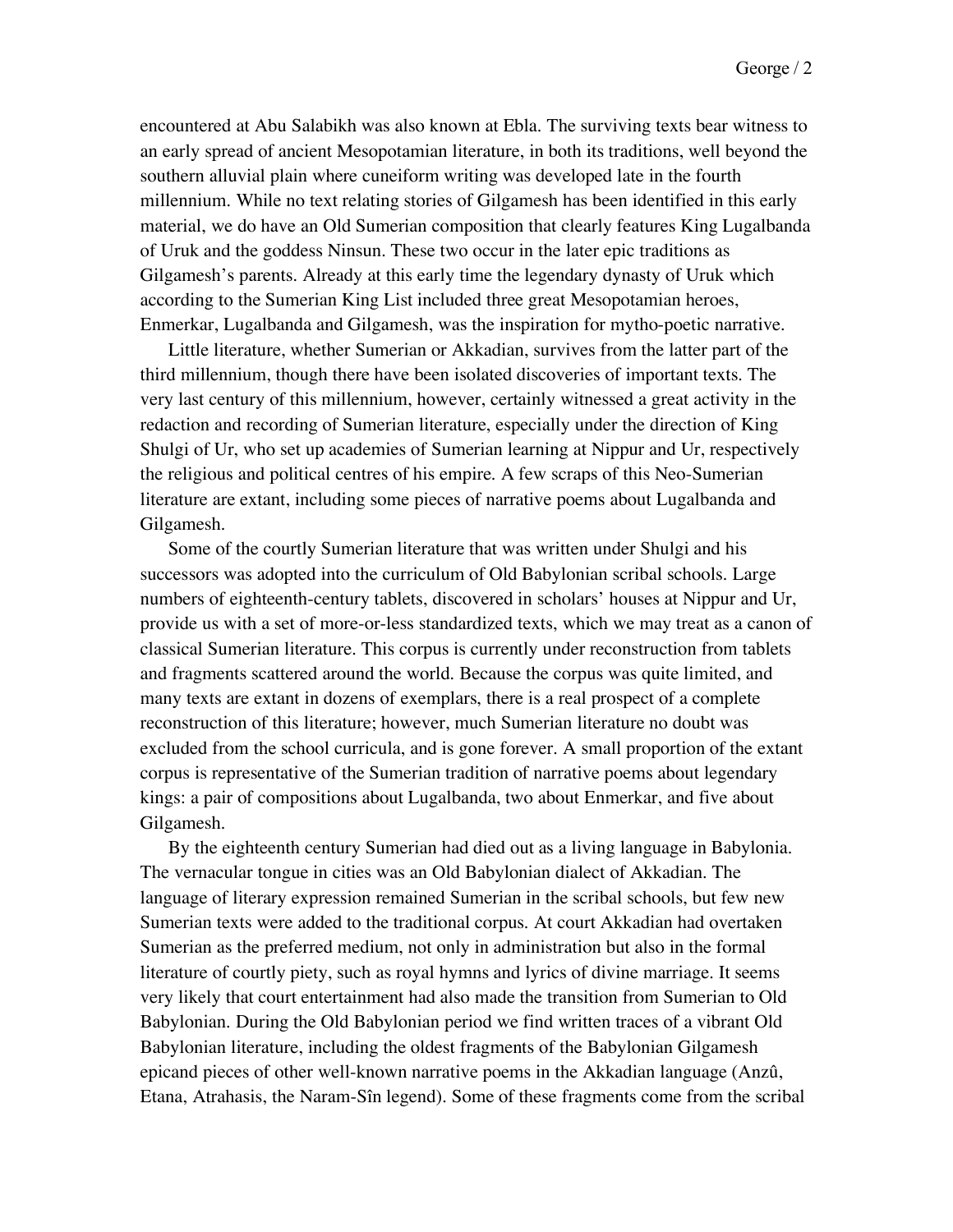schools, where they form a tiny minority of Babylonian texts among the huge mass of Sumerian compositions. But this is an opportunity to indulge in a little fantasy, and introduce the first of our five scholars.

1. Name: Sîn-iddinam. Time: *ca* 1750 BC. Place: Nippur, central Babylonia

Let us imagine: Sîn-iddinam, son of Ili-iddinam, sits on the ground on the shady side of the courtyard of his father's house, shaping in his hands a writing tablet out of moist clay got from the bin nearby. He is sixteen years old and has been learning to write for five years. His mother tongue is the local Babylonian dialect of Akkadian but he long since learned Sumerian.

Today he is tired from the night before. His father, a priest of Ekur, the great temple of the god Enlil, had let him attend a banquet in honour of Hammurapi, king of Babylon, who was visiting Nippur to pay homage to the god Enlil. Now his assignment is to inscribe a clay tablet with the first sixty lines of the Sumerian poem entitled 'The Lord to the Living One's Land', one of the old compositions about the legendary king and hero, Gilgamesh. Instead the boy's mind keeps returning to the evening before, to the sights and sounds of the great royal banquet, and especially to the words of the epic poem that the old king's minstrel had sung. It was in the living language, Akkadian, and it stuck in his mind. One day, he thinks, he would try to set it all down in writing. But for now, he writes out on his clay tablet what he could remember of its beginning.

> Surpassing all other kings, heroic in stature, brave scion of Uruk, wild bull on the rampage! Going at the fore he was the vanguard, going at the rear, one his comrades could trust!

A mighty bank, protecting his warriors, a violent flood-wave, smashing a stone wall! Wild bull of Lugalbanda, Gilgamesh, the perfect in strength, suckling of the august Wild Cow, the goddess Ninsun!

Gilgamesh the tall, magnificent and terrible, who opened passes in the mountains, who dug wells on the slopes of the uplands, and crossed the ocean, the wide sea to the sunrise.

Gilgamesh I 29–40, translated by George 1999: 2

This is the prologue of the Old Babylonian epic. It does not survive on any Old Babylonian tablet yet known, but comes down to us embedded in the later version. However, other parts of the Old Babylonian poem are extant on tablets written by scribal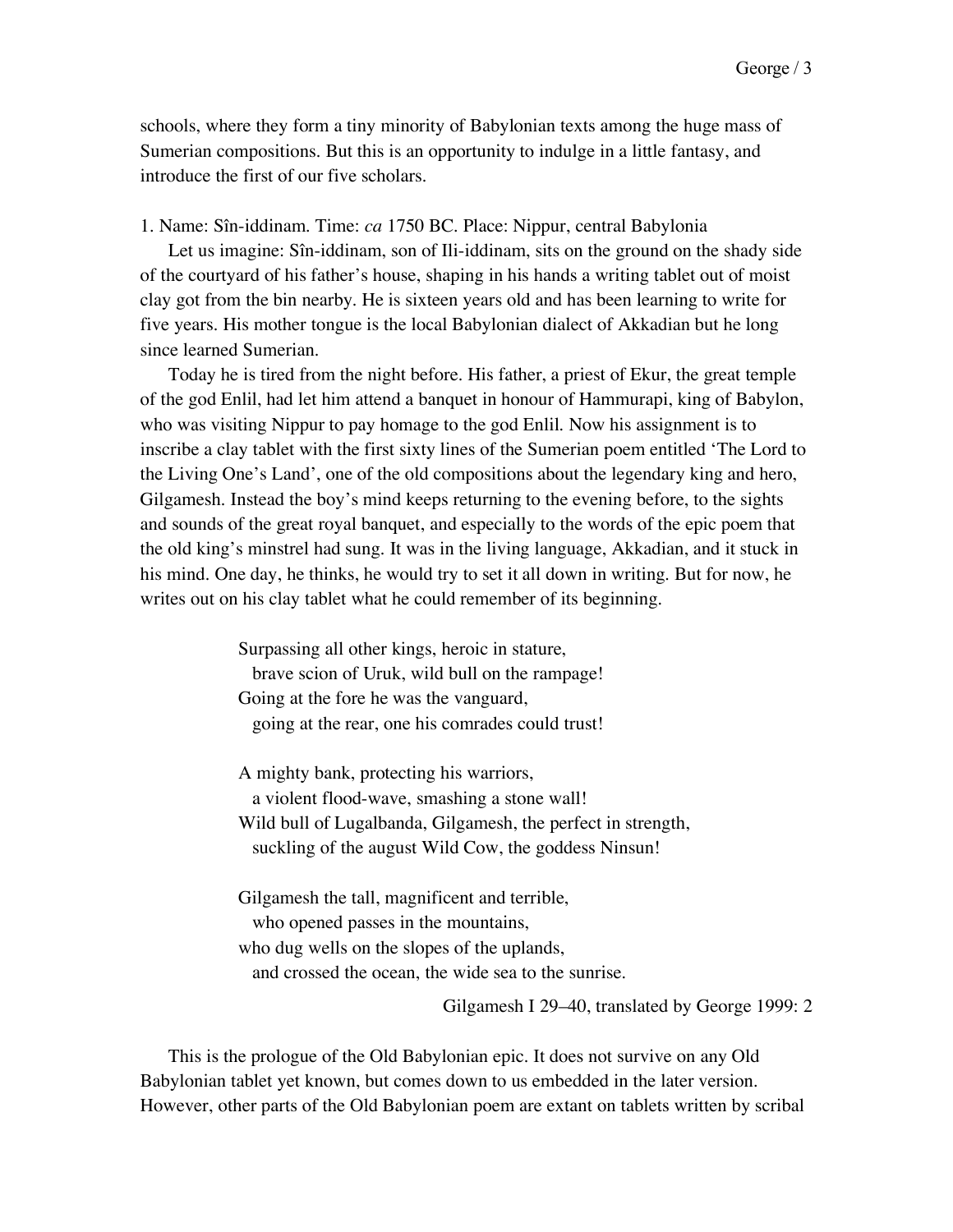apprentices in the eighteenth century, so that while Sîn-iddinam is the product of my imagination, the scenario presented above is not pure fantasy. An oral origin for the poem of Gilgamesh is to be expected, though it cannot be proved. The existence alongside the school tablets of larger, library tablets inscribed with parts of the Old Babylonian epic demonstrates that several attempts were made at this time to commit longer sections of the poem to writing. They give a glimpse of the poem that may well have been very close to the oral tradition from which it sprang. This oral tradition must have continued to evolve but naturally we know only of the development of the written tradition.

Towards the end of the eighteenth century, in the reign of King Samsuiluna of Babylon, the urban centres of southern Babylonia experienced a catastrophe that shows both in the archaeological record and in the documentary evidence. Large tracts of cities such as Nippur were abandoned as the populace fled; a sharp decline in economic activity is witnessed by the sudden termination of archives. Though Nippur, at least, enjoyed a short recovery, the city was quickly lost to invaders from the southern marshes (the Sealand) and did not recover until the fourteenth century. This disruption brought with it the closure of the scribal schools at Nippur, Isin, Uruk and Ur, and heralded the end of the southern scribal curriculum that had kept the traditions of Sumerian literature alive for three centuries.

We do not yet know exactly when the curriculum underwent the transition that saw most of the old Sumerian compositions discarded and the adoption in their place of literature in Akkadian, for evidence for scribal education in the succeeding four centuries is scarce. It is likely, though, that the collapse of economic and intellectual life in the south played a large part in what happened. A shift of wealth and power to the north can already be observed in the early eighteenth century, under King Hammurapi. The events that ushered in a long interval in the Babylonian domination of the south reinforced that shift. Small discoveries of school texts from northern towns show that, already in the early eighteenth century, the curriculum there included rather more Akkadian than was the case further south. Therein lay the roots of the later scribal tradition.

Two bodies of material give us a glimpse of ancient Mesopotamian literature in the last third of the second millennium BC. First there are tablets written in Mesopotamia proper. A small number of Middle Babylonian scribal exercises and library tablets from such old Mesopotamian centres as Babylon, Nippur and Ur date roughly to the twelfth century. A larger corpus of Babylonian literary texts in Middle Assyrian script derives from the city of Ashur, on the middle Tigris, and dates roughly to the period between kings Tukulti-Ninurta I (1243–1207) and Tiglath-pileser I (1114–1076). Already the Babylonian scribal tradition has become thoroughly Akkadianized: many of the great works of Babylonian narrative poetry are present, including Gilgamesh, Atrahasis, Ishtar's Descent to the Netherworld, and Etana. Only a few Sumerian compositions survive, and almost all are equipped with Akkadian translations in bilingual format.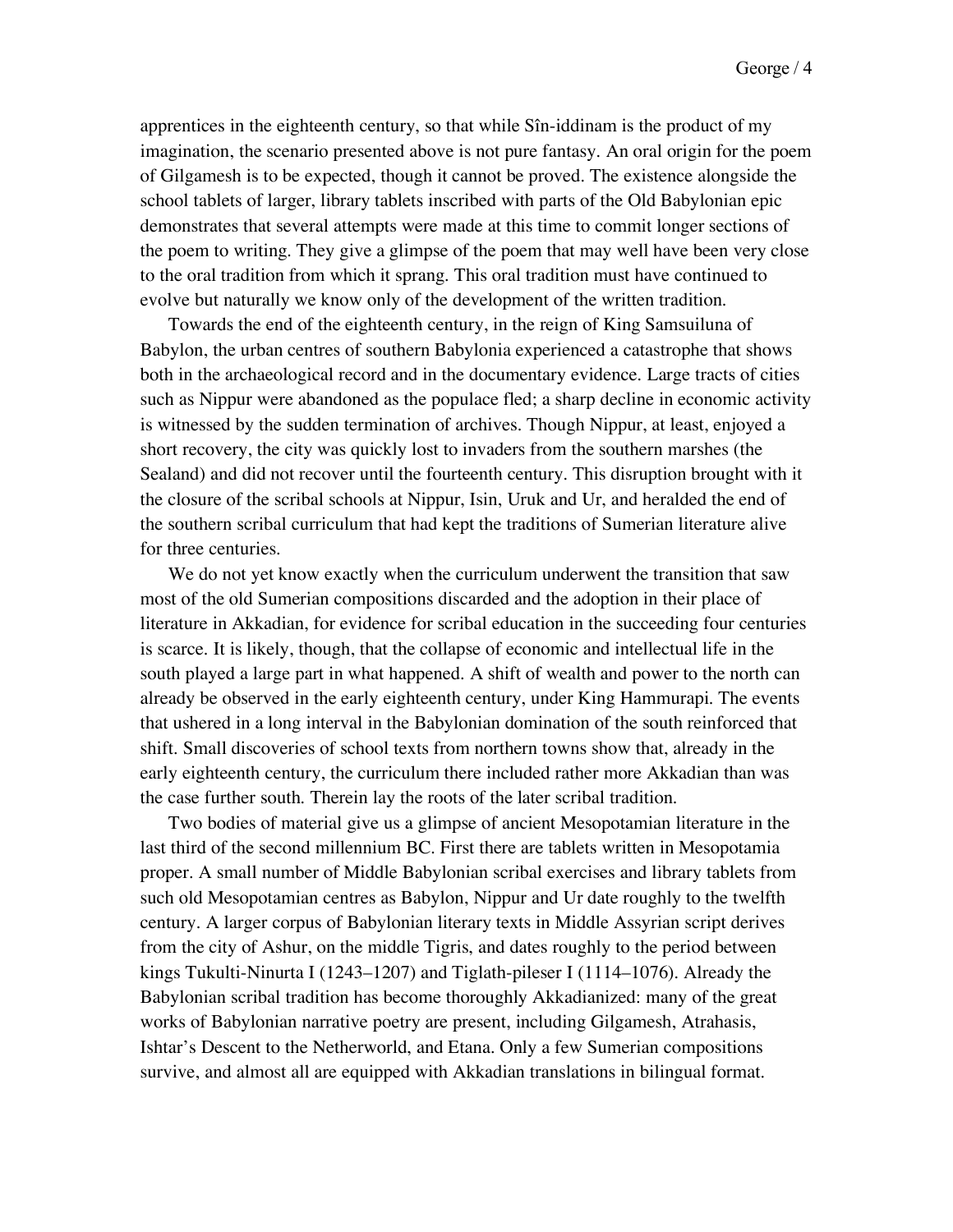The second body of material is the tablets from Syria, Palestine, Anatolia and Egypt. These tablets mostly stem from scribal education. Here again we see an Akkadianized corpus of traditional Mesopotamian literature, including Gilgamesh, Adapa, Nergal and Ereshkigal, Atrahasis, and legends of Sargon. Some of these traditional Middle Babylonian texts were subject to local adaptations, being retold in paraphrase and even translated into vernacular languages such as Hurrian and Hittite.

As manuscripts proliferated, variant recensions grew up. At the same time new compositions were introduced, many of them of an explicitly scholarly nature or the work of learned scholar poets. Newly prominent were the Poem of the Righteous Sufferer (*Ludlul bel nemeqi*) and other 'wisdom' poems that dealt with questions of morality and the perceived unjustness of human life. It was probably towards the end of this era that the Babylonian Gilgamesh poem was reshaped into the form in which it remained for the rest of its history, a second opportunity to fantasize.

2. Name: Sîn-leqi-unninni. Time: *ca* 1200 BC. Place: Uruk, southern Babylonia

Just suppose: Sîn-leqi-unninni is a scholar of thirty-five or forty years, still young enough to be able to read cuneiform script on clay but highly learned and respected. By profession he is an expert in medicine and prophylactic-apotropaic rituals (Akkadian *ashipu '*exorcist'), supported by the great temple of Uruk since graduating from scribal school about fifteen years earlier. There he mastered the Sumerian language, studied the antique classics of Babylonian literature and committed to memory the written lore of his profession. He has maintained his interest in the intellectual legacy of his forbears and is now a scholar of high reputation for learning. He has the task of establishing the definitive text of a fine old traditional poem that exists in many variant versions. It is the poem 'Surpassing All Other Kings', an epic narrative that sings the glory of Gilgamesh. Sîn-leqi-unninni finds the poem very old-fashioned in language and style. And although his colleagues have managed to assemble before him dozens of different clay tablets from far afield to help him establish a reliable text, it is clear that parts of the poem are missing entirely. He knows it by heart anyway, but has long thought that it needs equipping with a greater sophistication of narrative and language, filling out with fashionable diversions and embellishing with a more modern, less naively heroic mood. He sets aside the dusty old tablets that have been collected for him and begins to write:

> He who saw the Deep, the country's foundation, who knew the proper ways, was wise in all matters! Gilgamesh, who saw the Deep, the country's foundation, who knew the proper ways, was wise in all matters!

He explored everywhere the seats of power, and learnt of everything the sum of wisdom.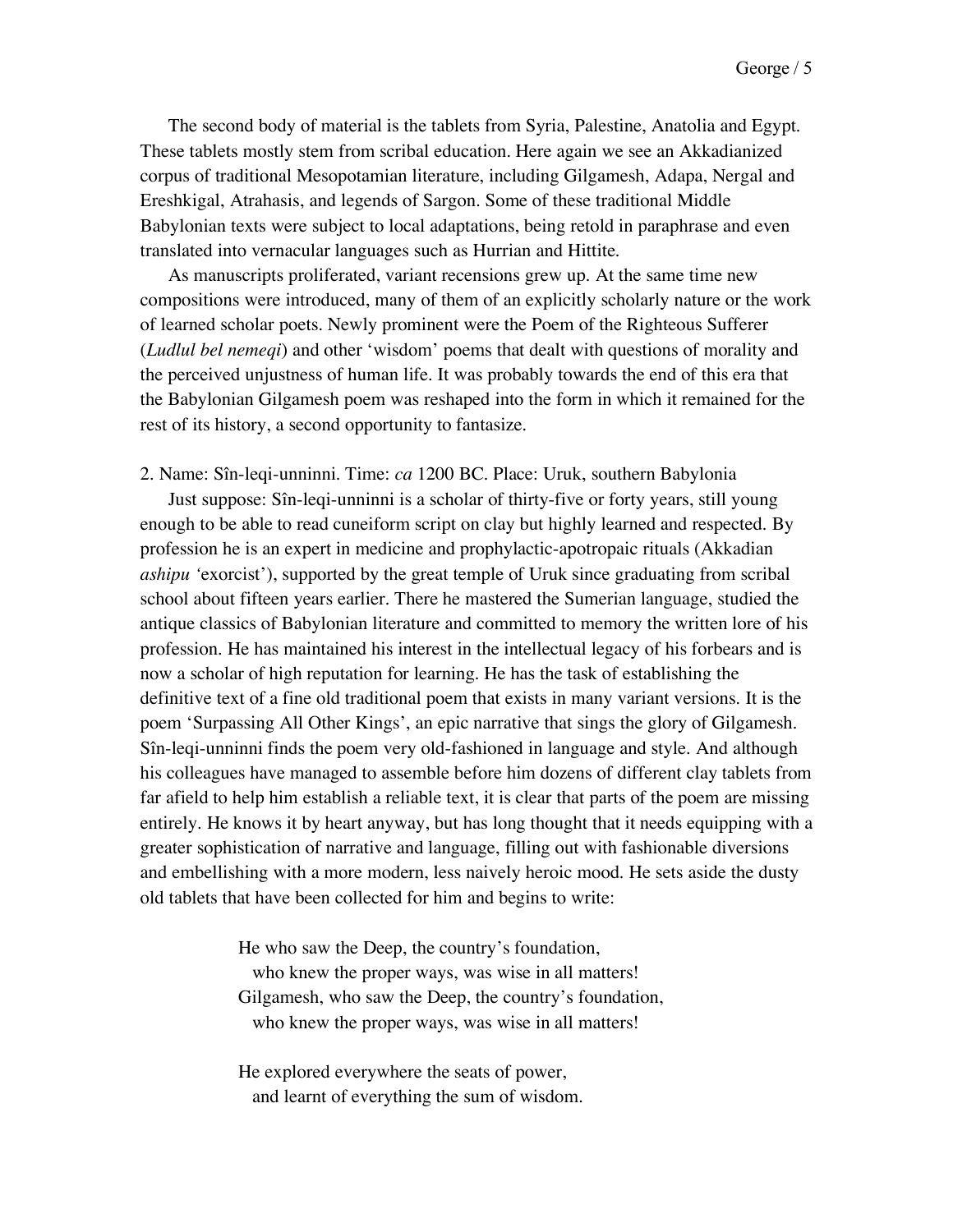He saw what was secret, discovered what was hidden, he brought back a tale of before the Deluge.

He came a far road, was weary, found peace, and set all his labours on a tablet of stone . . .

See the tablet-box of cedar, release its clasps of bronze! Lift the lid of its secret, pick up the tablet of lapis lazuli and read out the travails of Gilgamesh, all that he went through.

Gilgamesh I 1–28, lightly restored, after George 1999: 1–2

According to Babylonian tradition the exorcist Sîn-leqi-unninni of Uruk was the author of the poem 'He who saw the Deep', the ancient title of the late or Standard Babylonian version of the Gilgamesh epic. An extended family of Late Babylonian cultsingers from Uruk considered him their ancestor, and he was falsely reckoned by native scholarship to have lived in the reign of Gilgamesh himself. Nothing more is known of him. It is improbable that he was the first to set the poem down on clay. More likely he was responsible for establishing, as envisaged above, the standard written text that circulated in first-millennium Assyria and Babylonia. In this case he lived some time towards the end of the second millennium BC, a time when exactly this kind of activity was being carried out by learned Babylonian scholars.

Comparison of the very fragmentary Old Babylonian and Middle Babylonian versions of Gilgamesh with the much better-preserved Standard Babylonian poem suggests that the modernizing of the epic wrought profound changes on it. The poem that celebrated the glorious heroism of the most famous king and mightiest hero of Babylonian legend gained the new prologue quoted above, a prologue that established a mood and emphasis very different from the Old Babylonian poem. Large and small alterations occurred throughout the text. The result is a poem of greater sophistication in terms of plot development and literary effect, though one less vibrant in its language. Most of all the epic is recast as a sombre meditation on death, its hero a man who endured terrible hardship for no ultimate gain. Other literary compositions, chiefly the philosophical and didactic texts known as 'wisdom' literature, reveal that a greater profundity of thought, coupled with a bleakness of expectation by the individual in the face of the great unseen powers that govern the universe, are motifs characteristic of the late second millennium.

The next large body of extant material is the royal library of the late Assyrian kings, comprising tablets written in possibly the ninth century, certainly the eighth century and especially the seventh century. This library, discovered in the 1850s, remains the paramount source of later ancient Mesopotamian literature; contemporaneous tablets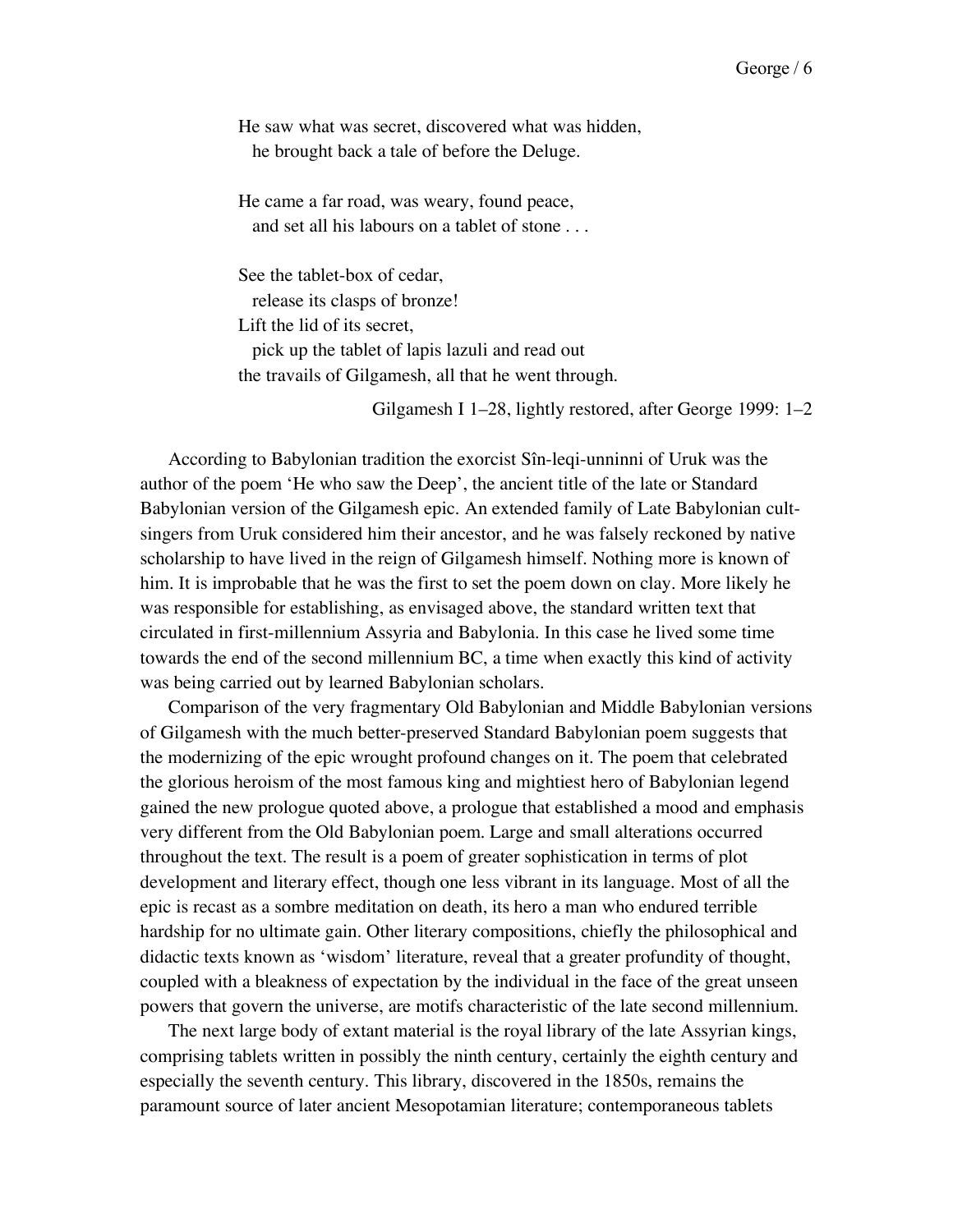from private Assyrian libraries add to our knowledge of the corpus, as do a growing number of later tablets from Babylonia. The masterpieces of Babylonian poetry are all present in seventh-century Assyria and later Babylonia, including parts of all the wellknown narrative poems: Gilgamesh, Adapa and Etana; the legend of Naram-Sîn; Anzû, Atrahasis, the Creation Epic (*Enuma elish*), Erra, Ishtar's Descent to the Netherworld, and Nergal and Ereshkigal. Most of these compositions clearly survive in standard versions deriving ultimately from Old or Middle Babylonian recensions, and are the result of what seem to have been deliberate attempts to establish received texts. However, a few traces survive of variant versions that remained extant in imperial Assyria alongside the more commonly attested standard versions.

Among ancient Mesopotamian libraries, the Assyrian royal library of Nineveh constitutes a very valuable exception. Its holdings were the result of a deliberate attempt by King Ashurbanipal (668–627) to bring together in one place the sum of traditional learning, which he considered a resource essential for good governance. For this reason the library, buried in the palaces of the citadel when the Medes and Babylonians sacked Nineveh in 612 BC, had a comprehensive collection of texts of the Babylonian scribal tradition, some in multiple copies. Other first-millennium libraries, Babylonian as well as Assyrian, are random accumulations of samples of the traditional texts. Typically they are found in private houses belonging to families of the literate professional classes, and such collections appear mostly to be the result of scribal teaching and learning spread over two or more generations. Other collections come from temple contexts, but again a close connection with pedagogy is suspected.

Traditional learning in this period still depended on a mastery of cuneiform writing and a thorough knowledge of the Sumerian and Akkadian languages. In a world where Aramaic was the vernacular and increasingly the language of officialdom, and where the predominant technology of writing was more and more the West Semitic alphabet penned on ostraca, parchment and papyrus, the old, traditional learning began to become obsolete. Traces of a court literature in Aramaic suggest that the language of living literature was no longer Babylonian. A third vignette offers a glimpse of the place of Babylonian literature in this time of cultural transition.

#### 3. Name: Ashur-ra'im-napishti. Time: *ca* 725 BC. Place: Ashur, Assyria

The Assyrian empire is at its peak as a political and military superpower. Ashurra'im-napishti is fourteen years old. His family, rich and privileged, has produced generations of singers at the royal court. As natives of Ashur they speak the Assyrian dialect of Akkadian at home, but use Aramaic when ordering the servants about and haggling for luxury goods in the market place. As long as his voice stays good when it breaks, Ashur-ra'im-napishti will also be a royal singer, performing courtly songs in Assyrian and Aramaic. But like his father and grandfather before him, he is undergoing the traditional education of the literate professional classes. In order to write cuneiform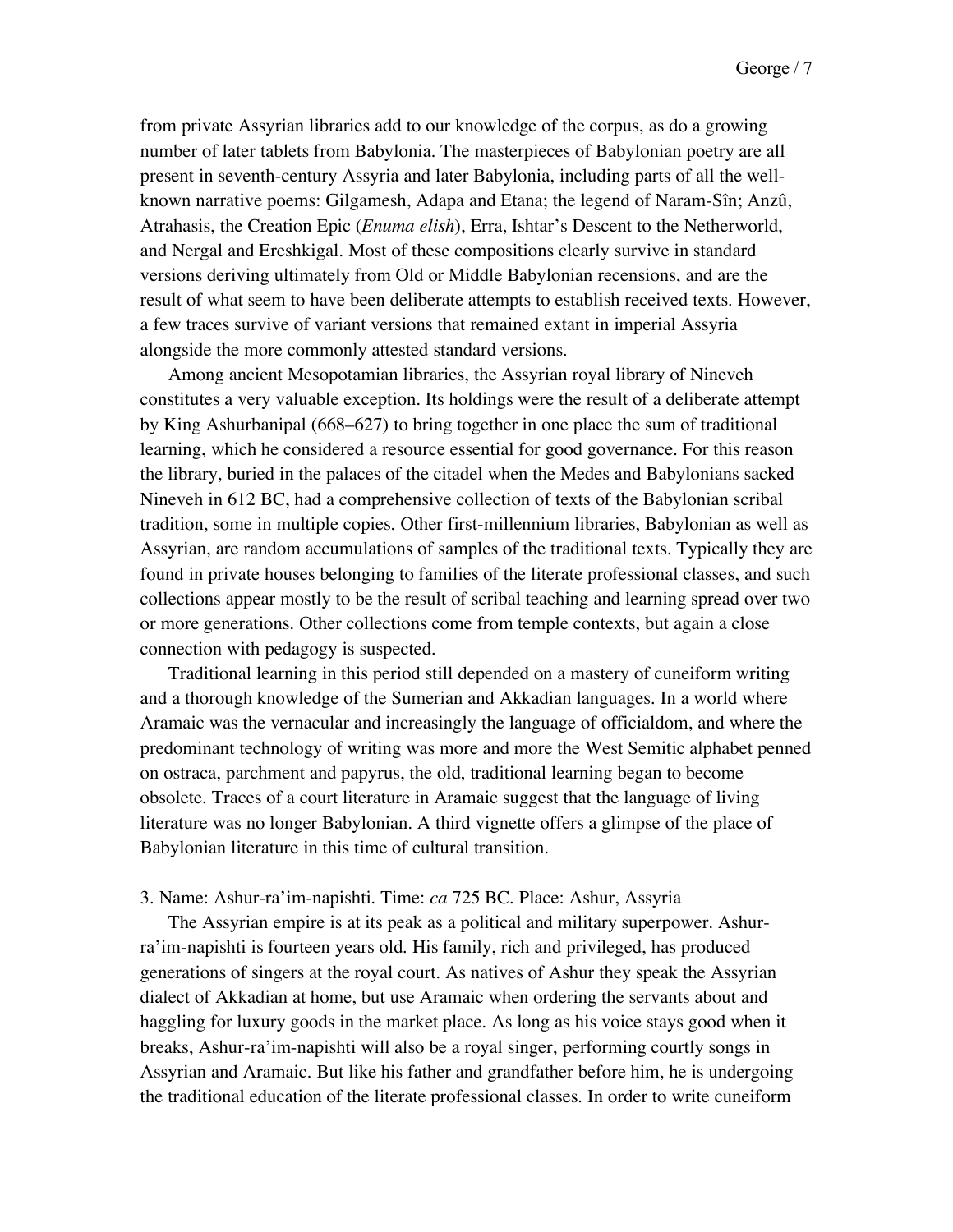Ashur-ra'im-napishti has learned primeval Sumerian and an antiquated literary dialect of Babylonian, and is now what is called a junior apprentice. Today he has an important assignment. He has to make a perfect copy of Tablet VI of 'He who Saw the Deep'. It is the bit when the goddess Ishtar tries to seduce the hero, Gilgamesh is rude back to her, and he and Enkidu save the city of Uruk from the Bull of Heaven. It is a classic of the old literature, no longer a living text, but his father says it is a key component of a proper education.

Suppressing a yawn, Ashur-ra'im-napishti takes up his new stylus, the one exquisitely decorated with lapis lazuli and carnelian, and sits himself down on his mother's best woollen carpet amid a scatter of silky cushions. Reaching out a plump hand he pulls nearer an ivory-inlayed tablet stand on which some unseen servant has placed a beautifully prepared clay tablet already ruled off neatly in three columns on each side. In a clear and practised hand of precocious elegance Ashur-ra'im-napishti begins to write:

> He washed his matted hair, he cleaned his equipment, he shook his hair down over his back. Casting aside his dirty gear he clad himself in clean, wrapped cloaks round him, tied on a sash. Then did Gilgamesh put on his crown.

On the beauty of Gilgamesh Lady Ishtar looked with longing: 'Come, Gilgamesh, be you my bridegroom! Grant me your fruits, O grant me! Be you my husband and I your wife!

Gilgamesh VI 1–9, translated by George 1999: 48

A young apprentice scribe called Ashur-ra'im-napishti really did write a beautiful copy of Gilgamesh VI on a three-column tablet, for it was excavated at Ashur in the ruins of his family's house, complete with a colophon reporting his name and title. The family was certainly well off, but the picture of privileged adolescent ennui is fantasy.

The final and most glorious century of the Assyrian empire was a time when both Assyrian and Babylonian were rapidly losing ground as vernacular languages to Aramaic. Increasingly their use was confined to those areas of human activity that had long demanded literacy in cuneiform: the guidance of the king, the administration of the law and the old institutions, and the scribal education that was the vehicle for training the professional elite that serviced them. Against this background it is unlikely that a written work of the old tradition like the Standard Babylonian Gilgamesh epic had any life as literature outside pedagogy, where it was studied for its Old Babylonian quality as a good story and for its veneer of Middle Babylonian profundity.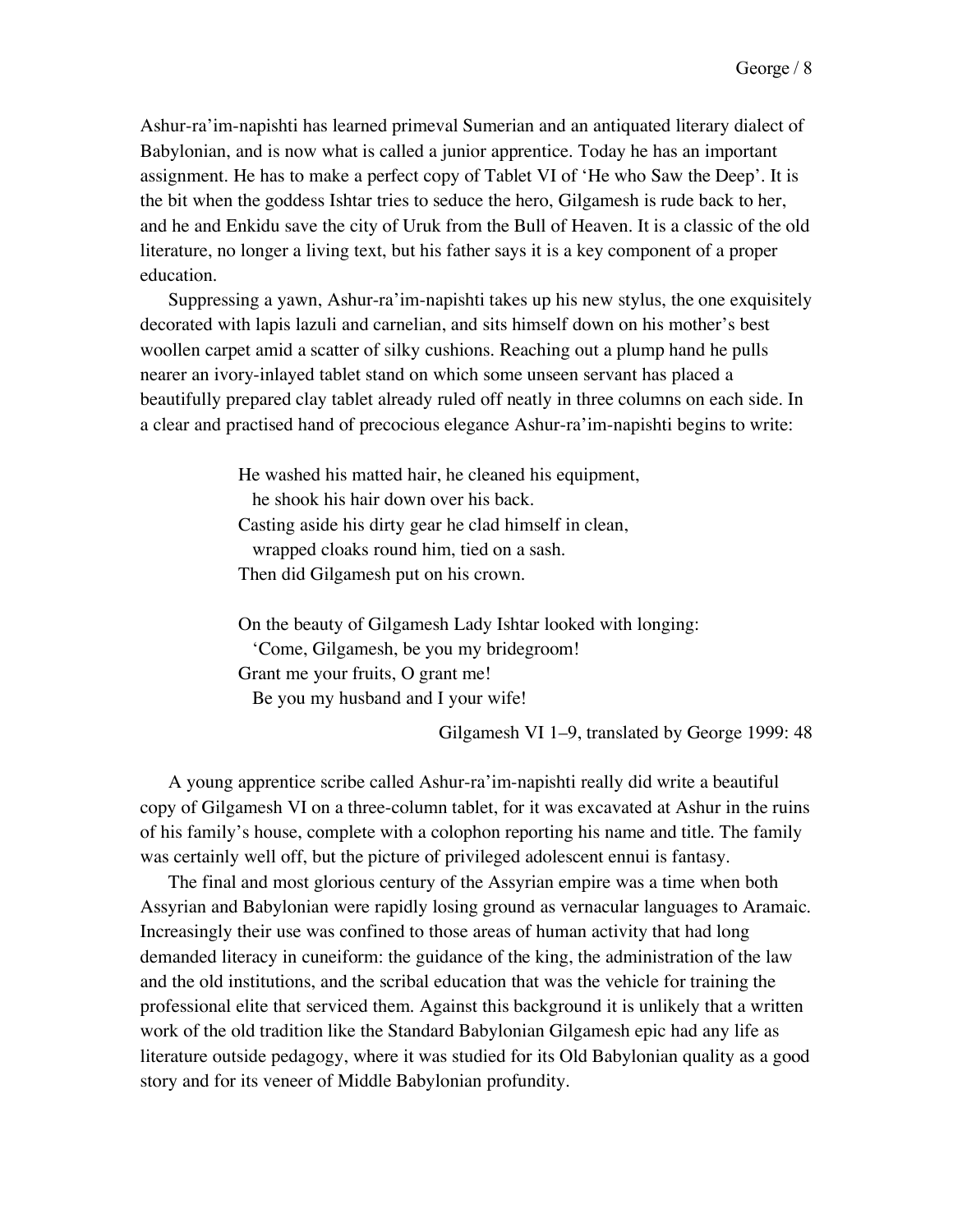The very last literary texts written in cuneiform come from Babylon in the last two centuries BC, when a residue of professional families connected with the temple of the god Marduk (Bel) — astrologers and cult-singers — still passed on the old scribal tradition in teaching cuneiform writing to their offspring. Eventually, however, this activity came to an end, and with it passed from human memory whatever of the written intellectual legacy of ancient Mesopotamia that was no longer of use in the Helleno-Parthian east. Near the end of the long centuries of cuneiform writing, a fourth scholar grappled with Gilgamesh.

## 4. Name: Bel-ahhe-usur. Time: 15 Kislimu, *ca* 130 BC. Place: Babylon

It is a bright day late in autumn. Bel-ahhe-usur squats in a corner of the courtyard of his family's large but dilapidated house in the centre of Babylon. The city is slowly becoming a vast ruin. Power moved elsewhere years ago, when the royal court decamped to Seleucia, and most of the population went with it. All that remains of the city is Esangil, the ancient temple of the god Marduk built by Kings Esarhaddon and Ashurbanipal 550 years before, the families that work for it and a few Greek colonists.

Bel-ahhe-usur's family are astrologers and members of the assembly of Esangil. He himself is seventeen and has been learning the old cuneiform traditions for years from his father, Itti-Marduk-balatu, an astrologer who holds a senior bureaucratic office in Babylon. At home Bel-ahhe-usur speaks Aramaic but as an apprentice astrologer he has had to learn Sumerian and Babylonian Akkadian. Working under his father has also exposed him to a little Greek. Today is the day of an important examination. He is making a perfect copy of an old tablet inscribed with Tablet X of the Epic of Gilgamesh. He knows the poem well. It is a distillation of ancient wisdom but not of any practical use. The same can be said for most of the classic works of the old literature. Bel-ahheusur will pass on the cuneiform tradition to his sons, if he has any, but he is not confident that they in turn will do the same for their sons. He can see that one day soon the tradition of writing in cuneiform on clay will die out.

We can imagine the boy shivering in the cooling afternoon. He pulls an old woollen blanket over his shoulders. With a sigh he picks up his well-worn stylus, a family heirloom bequeathed to him by his grandfather, Iddin-Bel, and proceeds to finish his tablet. It is the passage where the wise Uta-napishti, immortal survivor of the flood, instructs the hero Gilgamesh on the fragility of human existence and on the inevitability and unpredictability of death:

> 'Man is snapped off like a reed in a canebrake! The comely young man, the pretty young woman *all* [*too soon in*] their [*prime*] Death abducts them!

'No one at all sees Death,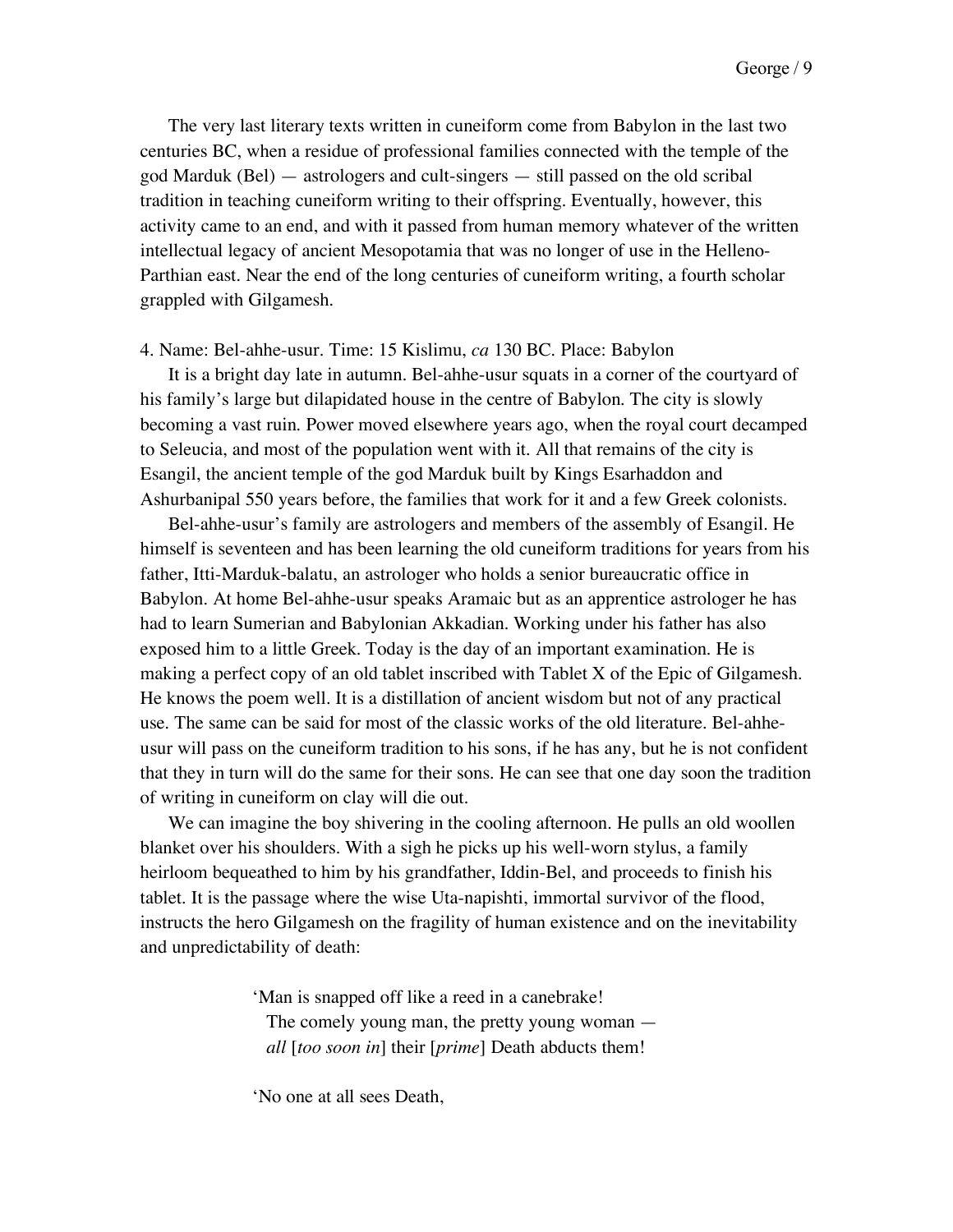no one at all sees the face of Death, no one at all hears the voice of Death, Death so savage, who hacks men down . . .

'The Anunnaki, the great gods, held an assembly, Mammitum, maker of destiny, fixed fates with them: both Death and Life they have established, but the day of Death they do not disclose.'

Gilgamesh X 297–322, translated by George 1999: 86–7

A lad called Bel-ahhe-usur did indeed write out a copy of Gilgamesh X in Babylon on 15 Kislimu in a year reckoned in the Parthian era, for such is reported in a colophon appended to one of the latest surviving copies of Gilgamesh. Assuming his identity with the astrologer of the same name and ancestry known from other dated tablets from Babylon, he would have been a scribal apprentice in the 130s BC.

This was a time of great political upheaval, in which Babylonia stood on the battlefield between the Seleucid kingdom of Syria and the Parthian Arsacid kingdom of Iran. Bel-ahhe-usur may have been old enough to remember the conquest of Babylonia by the Parthians under Mithridates I in 141 BC. He would certainly have witnessed the brief restoration of Seleucid power in 130–129 and also the rapid return of Arsacid hegemony under the vice-regent Himeros. By 127, when Babylon was briefly ruled by Hyspaosines of Characene, Bel-ahhe-usur and his brother Nabû-mushetiq-uddi were already taking over some of their father's duties as astrologers in the temple Esangil. We last hear of Bel-ahhe-usur twelve years later, when he would have been in his middle thirties and Babylon was firmly under the control of the great Mithridates II.

Bel-ahhe-usur's lifetime bridged the transition of Babylonia from a province ruled by the Macedonian heirs of Alexander to a dominion of an Iranian empire. Hellenism survived the departure of the Seleucids, but so did the much older native traditions of Babylonia. Writing in cuneiform survived at Babylon well into the first century AD. The old cults continued for hundreds of years more. And Babylonian practical expertise found its way into Greek, Aramaic and other intellectual traditions. At the turn of the eras, however, the written Epic of Gilgamesh was not a text with any obvious or identifiable use beyond the part it played in training the dwindling number of scribes who wrote in cuneiform. Its death knell was sounding.

But the cuneiform tradition was not the only tradition of literature in Mesopotamia in the first millennium BC. Important elements in Mesopotamia's legacy to its neighbours and successors must have been the vital indigenous literature in Aramaic, which survives only in a few traces, and the equally vital oral literature of market-place entertainers, by the mid-first millennium BC also in Aramaic. It is from these lost literatures and from later adaptations of them in Judaized and Christianized form, that one must suppose to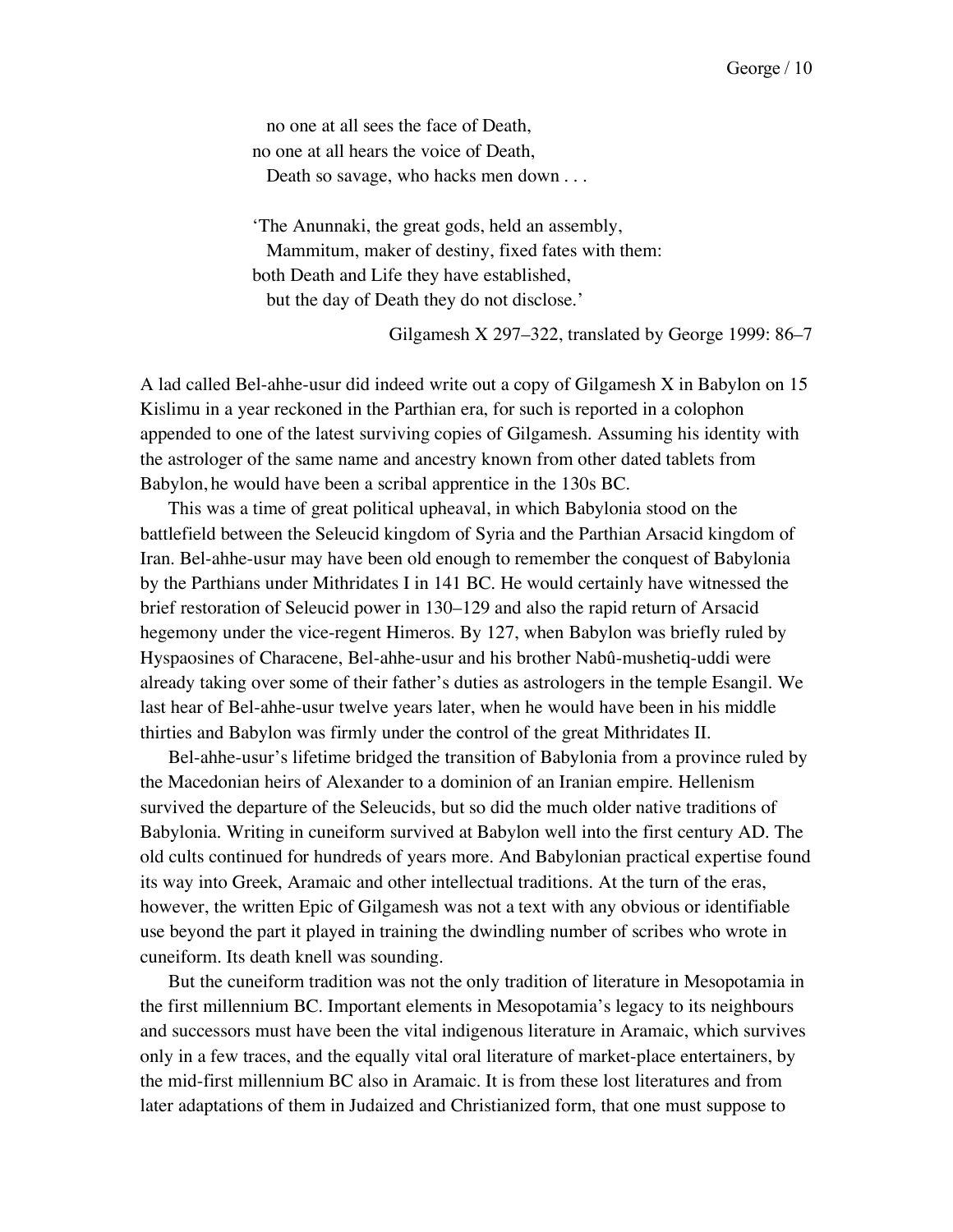have arisen many elements of later literatures which invite a Mesopotamian derivation. One story ostensibly of Babylonian origin is that handed down by the last of our five scholars.

# 5. Name: Claudius Aelianus. Time: *ca* AD 200. Place: Italy

The Roman rhetorician Aelian was writing his treatise on the 'Nature of Animals' (*De natura animalium*) and wanted to illustrate a point about the occasional kindness of animals to human beings. He recalled an old story about a king of Babylon. It was the tale of the king's birth that interested him. Summarizing it in his best Greek (which some unkind people considered bad Greek), he wrote out the episode as follows:

A love of man is another characteristic of animals . . . When Seuechoros was king of Babylon the Chaldeans foretold that the son born of his daughter would wrest the kingdom from his grandfather. This made him afraid and . . . he put the strictest of watches upon her. For all that, since fate was cleverer than the king of Babylon, the girl became a mother, being pregnant by some obscure man. So the guards from fear of the king hurled the infant from the citadel, for that was where the aforesaid girl was imprisoned. Now an eagle which saw with its piercing eye the child while still falling, before it was dashed to the earth, flew beneath it, flung its back under it, and conveyed it to some garden and set it down with the utmost care. But when the keeper of the place saw the pretty baby he fell in love with it and nursed it; and it was called Gilgamos and became king of Babylon.

# *De natura animalium* xii 21, transl. Scholfield 1958–9: III 39–41

Aelian's story of Gilgamos has some connections with Babylonian traditions about Gilgamesh, essentially that he was a grandson of Enmerkar (of which Seuechoros is a corruption), of uncertain paternity, and a king of lower Mesopotamia, but beyond the tenure of kingship the account holds nothing in common with the written epic that we know. Where then did it come from? As Aelian knew, the story of the princess imprisoned because of a prediction of the king's overthrow by his grandson, but impregnated nevertheless, also occurs in the well-known myth of the birth of Perseus. Mid-air rescue by an eagle and the king raised by a gardener are motifs that occur in Mesopotamian literature, in the poem of Etana and the legend of Sargon of Akkade. The saving by wild animals of national heroes as babies is a more international topos, for it informs famous legends about the founders of Persia and Rome. Probably it was a favourite motif of storytellers in the second half of the first millennium BC.

Aelian's story of Gilgamos is thus a composite of narrative elements drawn eclectically from the mythology of the east Mediterranean and Near East. It is unlikely that it was his own invention, for Gilgamesh was a figure alien to the Greek and Roman world. More probably he had encountered a tale of Gilgamesh translated into Greek from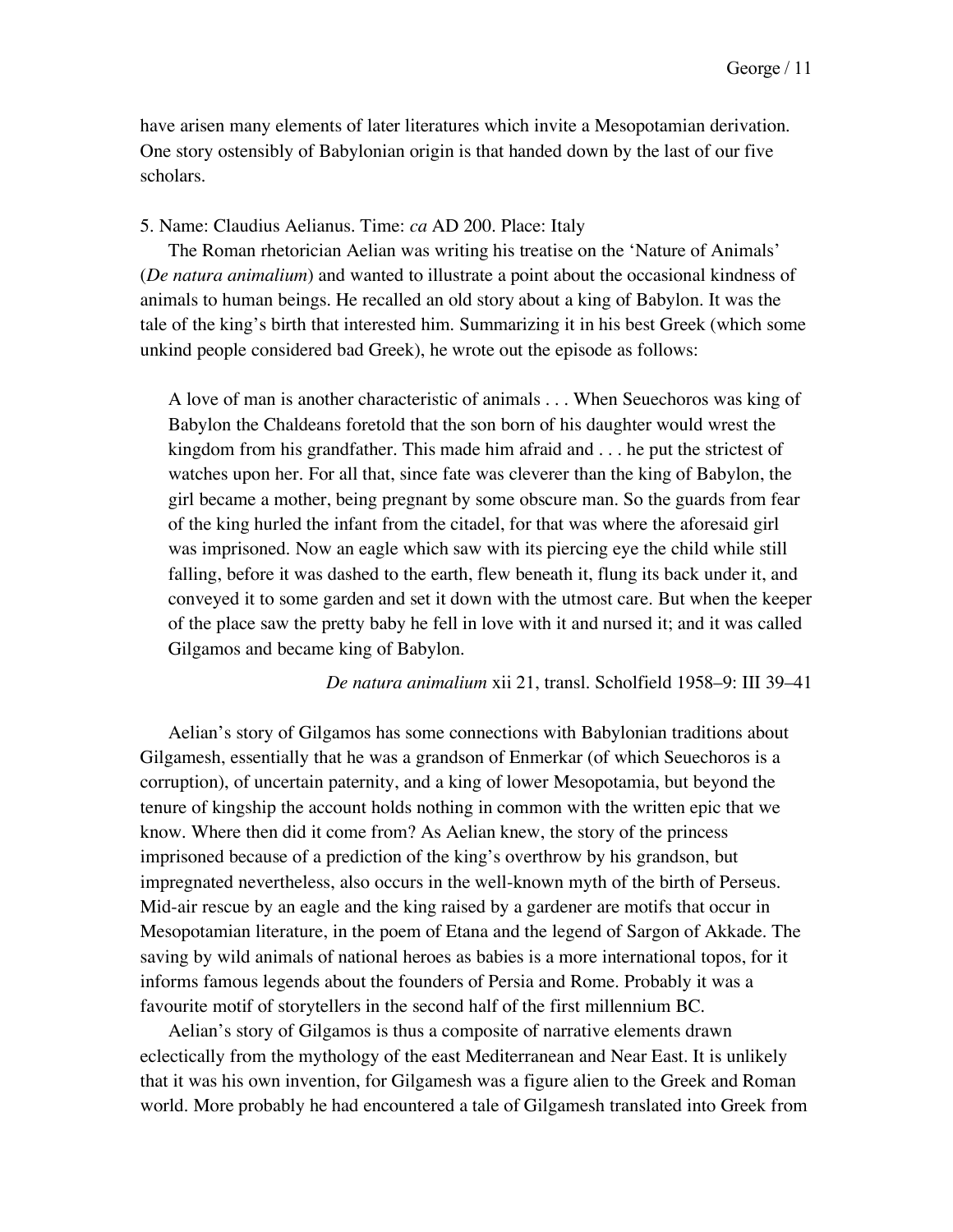Aramaic or Phoenician. Such a story would have stemmed from an oral tradition of the poem of Gilgamesh that in its accretion of detail bore the imprint of non-Mesopotamian traditions but was ultimately descended from the oral poem of the Old Babylonian period. With the passing of two thousand years, it need not suprise us if the Babylonian poem is unrecognizable in Aelian's account of Gilgamos. What else could we expect after a succession of some sixty generations of tellers of tales?

It is obvious that written traditions are likely to be more stable than oral ones. The Mesopotamian evidence, as interpreted here, corroborates this. Many efforts have been made in recent years to bridge the gap between ancient Mesopotamian literature and other contemporaneous and later literatures. In doing this too much emphasis has been placed upon the cuneiform tradition. This is unsurprising, for most literature written on media other than clay has perished and the ancient oral traditions are of course lost and unknowable. But by the late first millennium BC the cuneiform tradition was the jealously guarded property of a tiny scribal elite. The contemporaneous oral traditions of literature no doubt had a wider currency, as well as a greater influence on the cultural traditions of the new civilizations that occupied the Near East in the Hellenistic and Christian eras.

# *Further reading*

Essays that describe ancient Mesopotamian literature appear in Jack Sasson's encyclopedic *Civilizations of the Ancient Near East* (Sasson 1995): for literature in Sumerian see Michalowski 1995; for that in Akkadian see Bottéro 1995. Narrative poems about legendary heroes ('epics') are treated by Alster 1995 and Renger 1978; the history of the Gilgamesh traditions is given by George 2003, alongside a critical edition and facsimiles of the cuneiform texts. For the standardized Babylonian literary traditions of the first millennium see especially Reiner 1991.

Useful anthologies of Sumerian literature are Jacobsen 1987 and Black et al. 2004; the fullest source is the Electronic Text Corpus of Sumerian Literature (wwwetcsl.orient.ox.ac.uk). Outside this on-line resource the most complete translations of the Sumerian Gilgamesh poems are those of George 1999: 743–77 and of Douglas Frayne in Foster 2001: 99–155. For printed translations of the poems about Lugalbanda and Enmarkar see Vanstiphout 2003.

The best collection of English translations of literature in Akkadian is Benjamin Foster's monumental anthology (Foster 2005). For paperback translations of the Babylonian Gilgamesh see George 1999 and Foster 2001. Translations of all the other narrative poems are given in Foster 2005; less complete is Dalley 1989.

#### *References*

Alster, Bendt 1995. Epic tales from ancient Sumer. Pp. 2315–26 in Sasson 1995